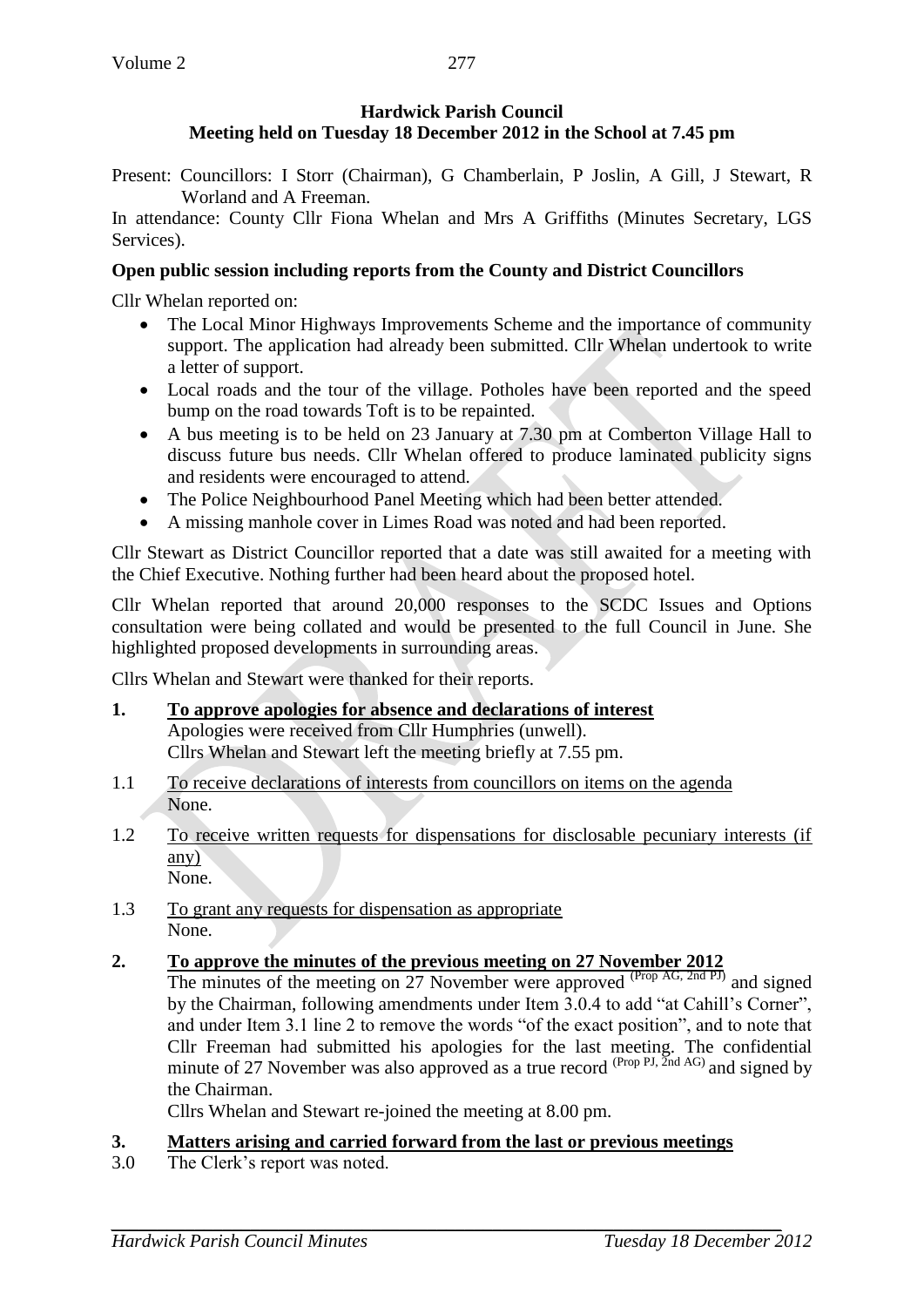Volume 2

3.0.1 (3.3) Trees at Skate Park

Cllr Gill reported that he was waiting for Town and Country Tree Surgery to contact him.

- 3.0.2 Alleged tree root subsidence at 13 Sudeley Grove It was noted that Came and Company had received confirmation from the Council's insurers that following the removal of the Parish Council owned tree, the owners of the property affected were no longer pursuing a claim against the Council, and on this basis the file would be closed without any payments being made.
- 3.1 (5.3.2) Request to fell ash tree in Sudeley Grove to consider response from resident Cllr Gill reported that he had looked again at the tree and referred to the SCDC advice regarding ash trees. It was agreed to respond to the residents that their comments had been noted but the Parish Council stood by its original letter.
- 3.2 (3.9) Quality Council update It was noted that CAPALC were not currently accepting further applications.
- 3.3 (3.8) HSSC Lease including guttering repairs and barrel enclosure In accordance with the request from HSSC, it was agreed <sup>(Prop GC, 2nd AF)</sup> to grant retrospective permission for the fixed covering for the barrel enclosure.

## **4. Correspondence/communications received**

- 4.1 Resident Limes Road fence ownership The Chairman undertook to check this. It was unanimously agreed (Prop JS, 2nd AF) to delegate to the Chairman to authorise the work if the fence was found to belong to the Parish Council.
- 4.2 SCDC to consider joining the Sustainable Parish Energy Partnership It was unanimously agreed <sup>(Prop JS, 2nd PJ)</sup> to join the SPEP scheme and that Cllr Worland should act as the link person.

## **5. Planning applications and decision notices**

- 5.1 Planning applications received since the last meeting None.
- 5.2 SCDC Decision Notices None.
- 5.3 Tree works applications None.

## **6. Members reports and items**

## 6.1 To consider letter of congratulations

It was agreed to send a letter of congratulation to Mrs Jeanne Barker of St Neots Road on receiving a BBC award for swimming coaching in the area.

#### **7. Finance, procedure and risk assessment**

7.1 To receive the financial report and approve the payment of bills

The financial report was received and considered and invoices and bank statements were checked before the cheques were signed at the end of the meeting. The payments as listed in the finance report were unanimously approved for payment  $(Prop<sup>T</sup>GC, 2nd PI)$ plus J P Webster (drainage works) £1440.00 and LGS Services (admin support) £1283.65. An item for £2272.64 in the finance report is to be checked and invoice numbers quoted in future reports.

| CCC (Streetlights)                | £1001.44 |
|-----------------------------------|----------|
| LGS Services (Admin support)      | £1351.81 |
| Grounds by Rounds (Grass cutting) | £303.01  |